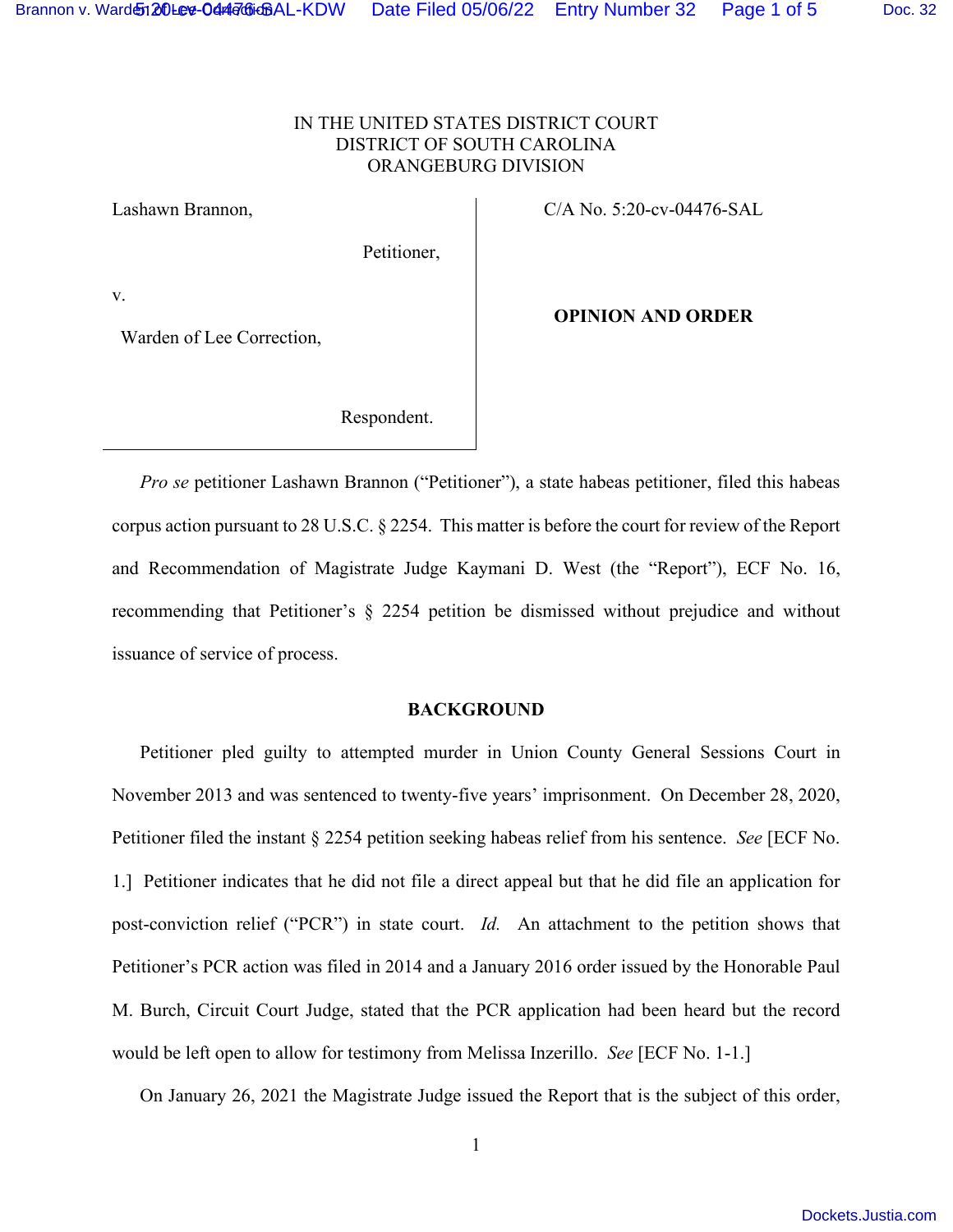recommending that Petitioner's § 2254 petition be dismissed because he has not exhausted his available state remedies. [ECF No. 16.] Petitioner filed his objections on February 9, 2021. [ECF No. 19.]

#### **STANDARD OF REVIEW**

The court is charged with making a *de novo* determination of those portions of the Report to which specific objections are made, and the court may accept, reject, or modify, in whole or in part, the recommendation of the Magistrate Judge, or recommit the matter to the Magistrate Judge with instructions. *See* 28 U.S.C. § 636(b)(1). A district court, however, is only required to conduct a *de novo* review of the specific portions of the Magistrate Judge's Report to which an objection is made. *See* 28 U.S.C. § 636(b); Fed. R. Civ. P. 72(b); *Carniewski v. W. Virginia Bd. of Prob. & Parole*, 974 F.2d 1330 (4th Cir. 1992). In the absence of specific objections to portions of the Report, this court is not required to provide an explanation for adopting the recommendation. *See Camby v. Davis*, 718 F.2d 198, 199 (4th Cir. 1983).

"An objection is specific if it 'enables the district judge to focus attention on those issues factual and legal—that are at the heart of the parties' dispute.'" *Dunlap v. TM Trucking of the Carolinas, LLC*, 288 F. Supp. 3d 654, 662 n.6 (D.S.C. 2017) (citing *One Parcel of Real Prop. Known as 2121 E. 30th St.*, 73 F.3d 1057, 1059 (10th Cir. 1996)). A specific objection to the Magistrate Judge's Report thus requires more than a reassertion of arguments from the complaint or a mere citation to legal authorities. *See Workman v. Perry*, No. 6:17-cv-00765, 2017 WL 4791150, at \*1 (D.S.C. Oct. 23, 2017). A specific objection must "direct the court to a specific error in the magistrate's proposed findings and recommendations." *Orpiano v. Johnson*, 687 F.2d 44, 47 (4th Cir. 1982).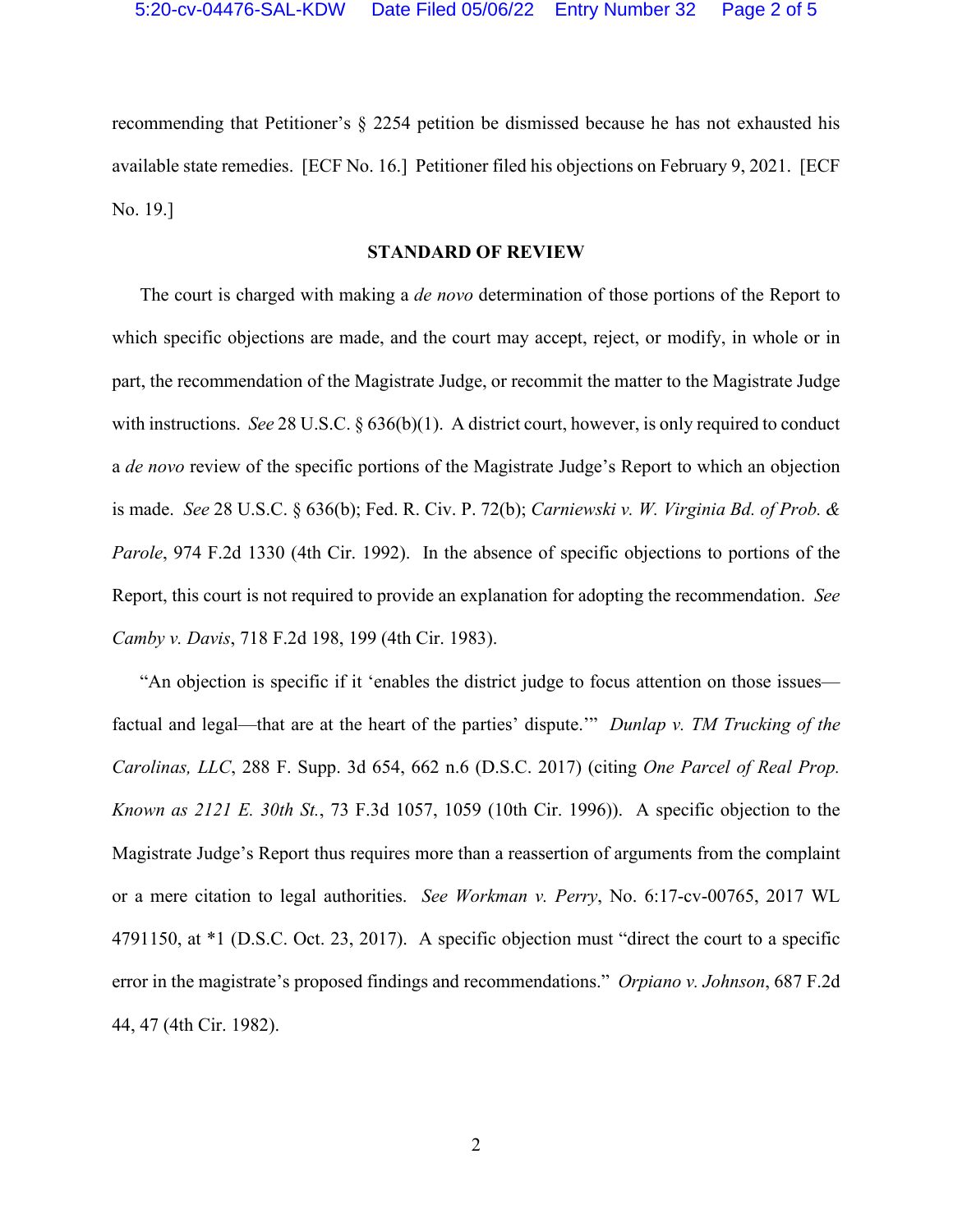"Generally stated, nonspecific objections have the same effect as would a failure to object." *Staley v. Norton*, No. 9:07-0288, 2007 WL 821181, at \*1 (D.S.C. Mar. 2, 2007) (citing *Howard v. Sec'y of Health and Human Servs.*, 932 F.2d 505, 509 (6th Cir. 1991)). The court reviews portions "not objected to—including those portions to which only 'general and conclusory' objections have been made—for clear error." *Id.* (emphasis added) (citing *Diamond*, 416 F.3d at 315; *Camby*, 718 F.2d at 200; *Orpiano*, 687 F.2d at 47).

Because Petitioner is proceeding *pro se*, the court is charged with liberally construing the pleadings to allow Petitioner to fully develop potentially meritorious cases. *See Cruz v. Beto*, 405 U.S. 319 (1972); *Haines v. Kerner*, 404 U.S. 519 (1972). Nevertheless, the requirement of liberal construction does not mean that the court can ignore a clear failure in the pleading to allege facts which set forth a claim currently cognizable in a federal district court. *Weller v. Dep't of Soc. Servs*., 901 F.2d 387, 390–91 (4th Cir. 1990).

### **DISCUSSION**

The Magistrate Judge recommends that this matter be summarily dismissed because Petitioner has not exhausted his available state law remedies. Petitioner admits as much in the petition. However, he also effectively asks this court to excuse his failure to exhaust his state court remedies for the following reason:

The case has been pending for five years and have not received a final disposition of this case, based on last order dated 1/26/16 the court has not issued a final order and the process is inadequate and ineffective to protect rights and as such this court should convene a hearing to protect the rights of Petitioner[.]

[ECF No. 1 at 5 (errors in original).] The Report does not address whether it is appropriate to excuse Petitioner's failure to exhaust his state court remedies.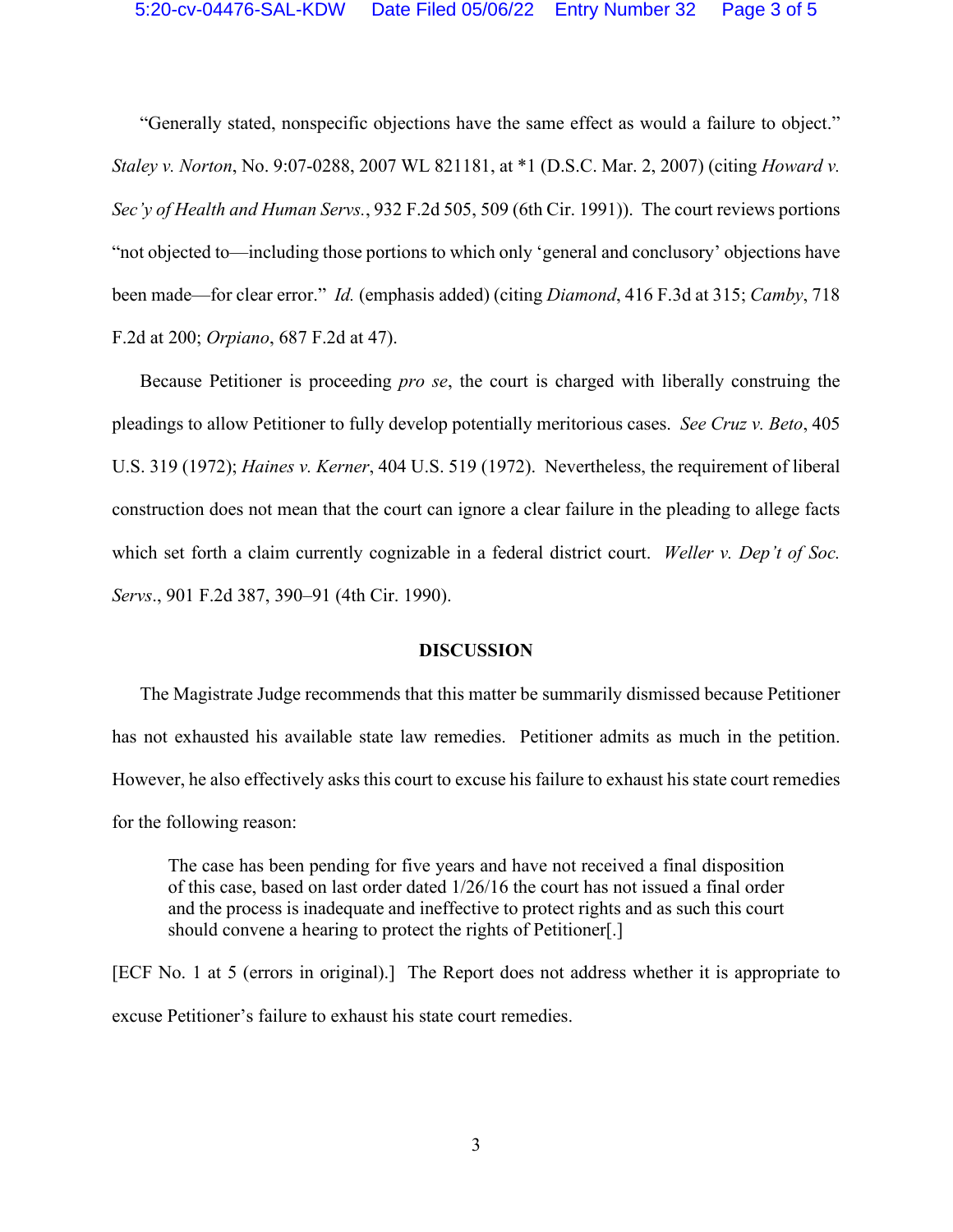Generally, in accordance with 28 U.S.C. § 2254, a petitioner must exhaust his state court remedies in order to obtain habeas corpus relief. However, that requirement is not jurisdictional as it may be waived by the State. 28 U.S.C. § 2254(b)(3). As explained by the Fourth Circuit,

[A] petitioner may be excused from the exhaustion requirement if "there is an absence of available [s]tate corrective process[ ] or circumstances exist that render such process ineffective to protect the rights of the [petitioner]." 28 U.S.C. §  $2254(b)(1)(B)$ . State remedies may be rendered ineffective by inordinate delay or inaction in state proceedings. *See Farmer v. Circuit Court of Md. for Balt. Cty.*, 31 F.3d 219, 223 (4th Cir. 1994) ("There is . . . authority for treating sufficiently diligent, though unavailing, efforts to exhaust as, effectively, exhaustion, and for excusing efforts sufficiently shown to be futile in the face of state dilatoriness or recalcitrance.").

*Plymail v. Mirandy*, 671 F. App'x 869, 870 (4th Cir. 2016) (alteration in original). In *Plymail*, the Fourth Circuit noted that a state appellate court had taken over twenty years to decide the direct appeal of Plymail's criminal conviction and, further, that its "sister circuits ha[d] found much shorter delays sufficient to excuse the exhaustion requirement." *Id.* (citing *Lee v. Stickman*, 357 F.3d 338, 342 (3d Cir. 2004) ("[I]t is difficult to envision any amount of progress justifying an eight-year delay in reaching the merits of a petition."); *Coe v. Thurman*, 922 F.2d 528, 531 (9th Cir. 1990) (holding, in the context of a four-year delay, that "a prisoner need not fully exhaust his state remedies if the root of his complaint is his inability to do so")).

The record before this court is extremely limited as it currently consists of Petitioner's own statements and a single document from his state PCR action. From thisrecord, it is unclear whether Petitioner's failure to exhaust should be excused or whether dismissal is appropriate. *Cf.* R. Governing Section 2254 Cases 4 ("If it plainly appears from the petition and any attached exhibits that the petitioner is not entitled to relief in the district court, the judge must dismiss the petition . . . ."). The court expresses no view as to the ultimate disposition of this issue. The court simply concludes that the current state of the record is insufficient to establish as a matter of law that the